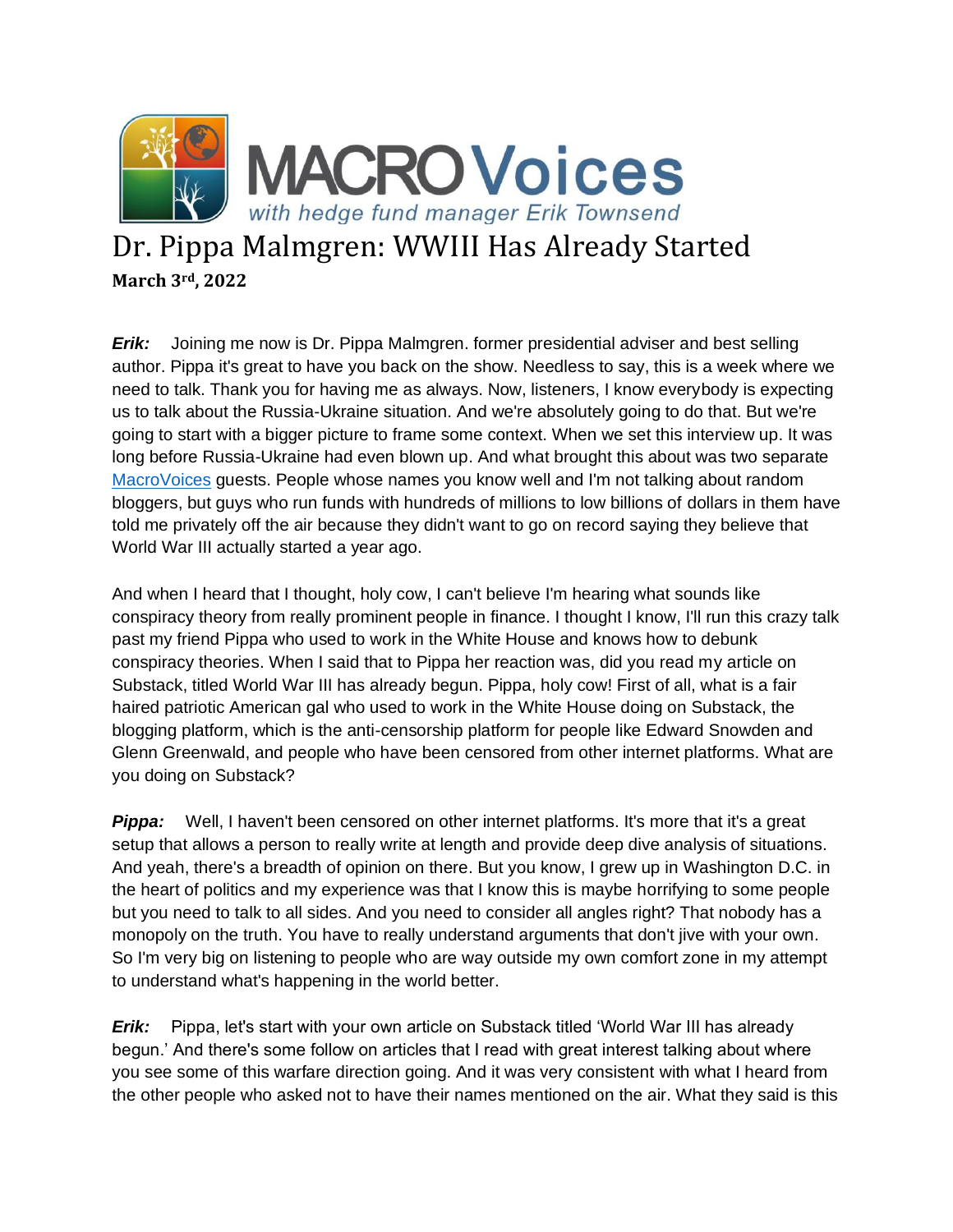new hybrid warfare doctrine where the whole idea is you're not fighting a shooting war with bullets. It's something where you're actually trying to get as far as you can before the other side even figures out that they're at war. Is that the same idea? What is this about? What's going on? And why are you talking about World War III?

**Pippa:** Yeah well look. You know, I come from a background where I've been working on strategic security issues. And you know studying military history since I was in my 20s. And I lecture at one of the top defense colleges in the world. I occasionally briefed the generals in NATO. So I have, you know, a sense of what is happening in the strategic security space. And you remember my book from 2015, Signals, I wrote quite a lot about what we're seeing now, which was the beginning of the breakdown of the agreement between the superpowers about the post-cold war settlement. And I argued then that we were going to get more stress between the US and Russia and the US and China, which is exactly what has happened. As for the phrase, World War III which is you know, obviously provocative and hard for people to process. But, you know, what's the definition of it? Well, it's very broad. Covering a lot of geographies. And this is a thing I think people haven't understood. They think this is all about Ukraine. But we've had in my opinion, we've been effectively at war and I mean, a kinetic war where you're actually facing off with equipment for quite some time. It's just happening in places the public can't see.

So where are those places? I've called it a hot war in cold places. That's in space. And just two quick examples to give you an idea. We've recently in last few months seen a number of events in space. One of them was the Russians basically blew up one of their own satellites to create a debris field that would prove to be very difficult and dangerous for American satellites in that orbit space and actually for the International Space Station as well. We've also seen the Chinese make immense progress with their Hunter Killer Satellites. And one of them now can do what an American satellite can do, which is to drop out of its orbit, sidle up to somebody else's satellite, basically grab it almost like a Pac Man, and hurl it into outer space into what they call the dead zone, which is where that satellite is now useless to whoever put it into orbit. And so that's a very scary development that we're having that level of space warfare. Oh and by the way, the Chinese define the Hunter Killer Satellite as being something that cleans up debris, which sounds great, except it also seems to define American satellites as debris. So, you know, we are definitely seeing the superpowers facing off in space. And what is that about? That is about challenging each other's capacity to communicate, to gather data, to frankly have access to GPS, all sorts of things.

And so as another example of the warfare that we're seeing. A few months ago, there was a very very interesting and important incident in a tiny little island in the north of Norway called Svalbard, where we find the world's fastest internet cable and it's a double cable. And what is it doing on this tiny little island in the middle of nowhere? Well it turns out that SvalSat, the satellite company in Svalbard uses this cable to basically connect pretty much most of the commercial and even military satellites to the earth including the International Space Station. So if you cut that cable, in theory you cut off all of those satellites. Now, that cable was cut, it's now been determined by the Norwegian police that it was definitely not an accident from nature. It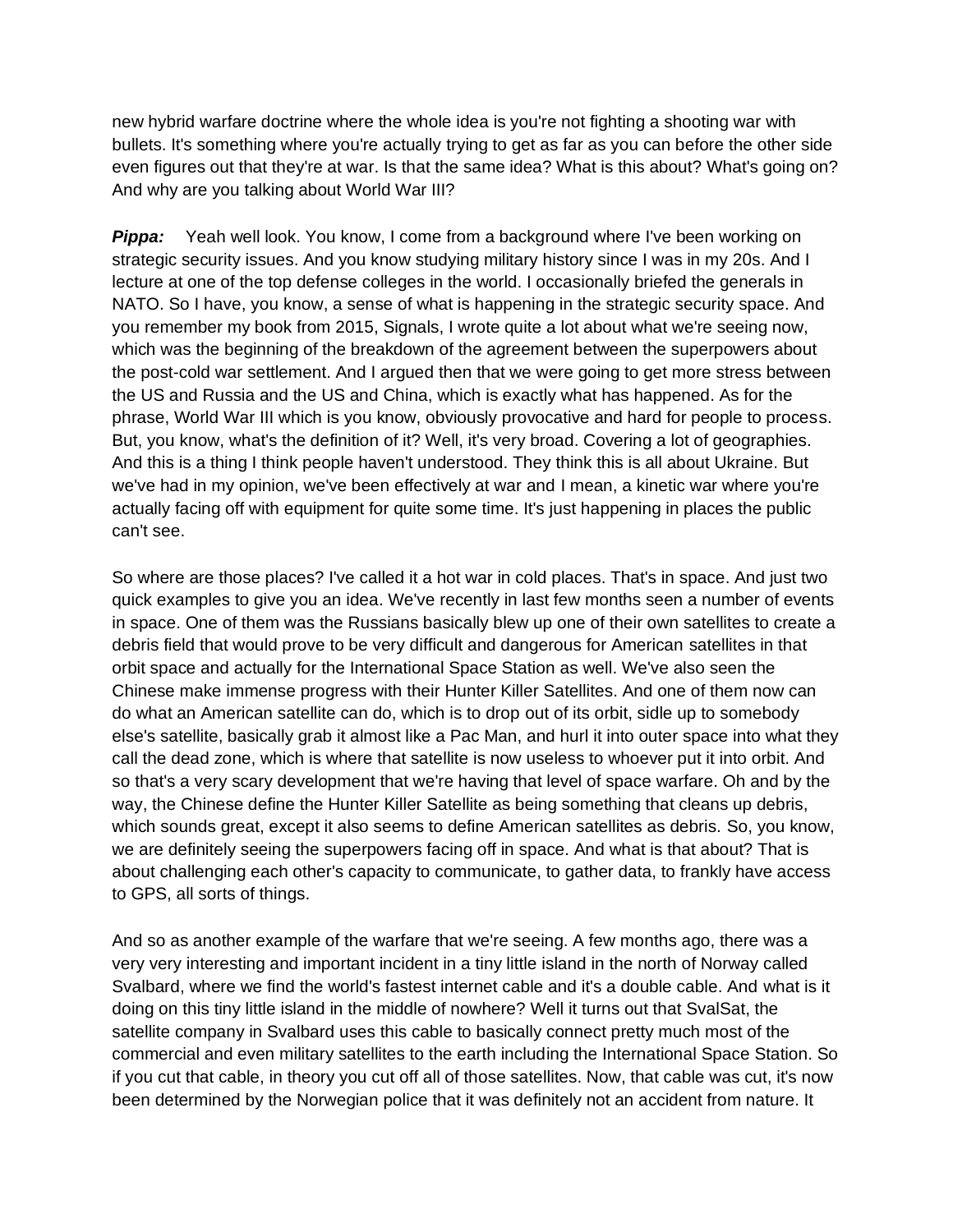was deliberate. And it looks like it was the cable was cut in two different places four kilometers apart. And the link between that four kilometers has gone totally missing. And they've now ransacked one of the oligarchs boats. Actually, I shouldn't call it a boat. It's like this massive vessel that looks like a military vessel. But it's a yacht. And so basically, the allegation is the Russians cut the cable and the head of the defense forces in the United Kingdom came straight out and said this is an act of war because it is about turning off all of our satellites. And that to put it in like basic perspective, because people don't get what does this mean? That's like no more Uber Eats, right? That's no more GPS. That's a denial of service attack. That's not about you can't access a website on your computer, it's that you can't access the net. This is a whole different level of strategic threat.

So let me go a bit further to finish on this. It also extends into other cold places like the Arctic cyberspace where we're seeing a whole lot of activity between the superpowers. I thought it was particularly interesting even just yesterday, I was supposed to fly from Europe and the UK to the US. But British Airways had a massive cyber event, which they are officially describing as a glitch that interrupted and canceled every single short haul flight around Europe. But it happened within hours of British Airways announcing that they would no longer be flying to or over Russia. So maybe that's just an amazing coincidence. We'll leave it at that.

And then finally, we're seeing it in places like Africa, which although Africa is a hot place. It is a place that the media give quite a cold shoulder to. And what we see there is something very important and very interesting, which is the privatization of militaries over the last, basically 20 or 30 years. And the Russians have something called the Wagner Group. The Americans have something called Academy that Erik Prince created. But basically, these are private militia who work for a fee. And in the case of Wagner, they're said to be President Putin's sort of private army. And there's no question that those two are facing off in Africa over raw materials and strategic assets. And so this is a hot war. It's just in a place the media gives a cold shoulder to so that's the global context.

I haven't even added in what's happening in Asia with China, Russia, in the Pacific as well. But the point is, Ukraine is occurring in the context of a much much larger set of confrontations. And for this reason it's hard to know not describe it as a World War. And maybe the good news and I'll finish on that. The good news is, you know, war is modernizing just like everything else. And it's quite possible that World War III does not involve the kind of casualties and boots on the ground that World War I and World War II did. It is much more in the cyber and remote realms, including submarine warfare. So the public doesn't see it. It doesn't know it's occurring. It's relatively ignorant until it escalates into what we're seeing on the ground in Ukraine. And then suddenly, everyone says, oh my God, we're at war but they don't understand. We're not in a local war. We're really in a world war.

*Erik:* Let's talk about why Ukraine specifically is not just a local event, but part of this bigger, broader context. Now, if you listen to a lot of the mainstream media coverage of this, it sounds like Vladimir Putin just basically blew a gasket, went nuts one day and decided to invade Ukraine for no apparent reason as a lot of people have described it. But I thought it was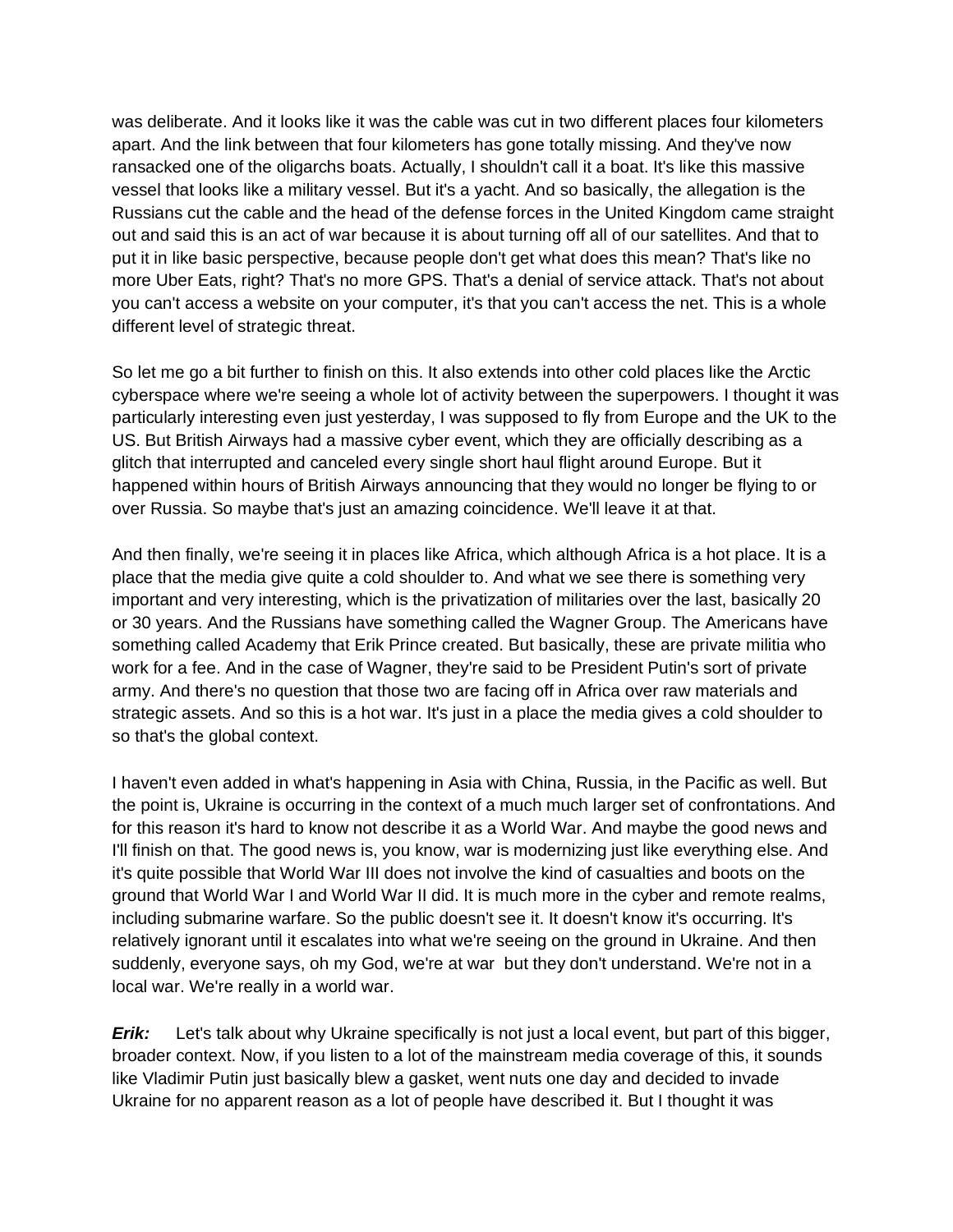interesting that former Democratic presidential candidate Tulsi Gabbard tweeted the other day, she said this entire war could have been avoided if the West and NATO had simply been willing to acknowledge Russia's entirely legitimate concerns about encroachment on its borders, and just tweeting that caused several members of Congress to actually accuse Ms. Gabbard of treason. What's going on here? What is she talking about? Does she have a point? What is this idea that the whole thing could have been avoided if Russia's legitimate concerns had been considered? What legitimate concerns are she talking about?

**Pippa:** So there are a couple layers to this. One is when we go back in history, and you know, for just to repeat, you know this Erik so my father served presidents Kennedy, Johnson, Nixon, and Ford and he was very much involved in the Cuban Missile Crisis. And defusing that moment in history and preventing a terrible, a terrible outcome there. And so he's been around all these years. And you know, he is quick to point out, you know, NATO was never meant to be an offensive organization, it was meant to be a defensive organization. And there were many Republicans who warned President Clinton when he first came to office that we, the United States should be careful about extending NATO membership. This is different from European Union membership or other kinds of organizations because NATO is all about mutual defense. And so as we pushed up along Russia's borders, you know, there has been a movement eastward. And in America the view was well we won the Cold War. And so that's the deal you lose. And Russia, frankly, we've treated Russia as a kind of a puny insignificant player since that time, with the itsy bitsy economy that doesn't even really score on the scoreboard.

But forgetting that Russia is still a nuclear superpower. And maybe this particular leader, President Putin remember he's the guy who was in the Russian Embassy in East Germany in Berlin when the Berlin Wall fell down, and when the Cold War ended, and he's the one who had to burn, you know, all the papers and save you know who was in the embassy. And he has been very shaped by that moment of loss of the Soviet Union. And I think his whole life he has been trying to restore the country to that previous glory. Now, he has an extreme view. it's not shared by the Russian people. It's very clear right now based on the meeting with the Security Council that he held just earlier in the week, that most of his cabinet doesn't agree with him either. But he seems to have such a lock of control on everybody that people are afraid to say. I mean, he particularly was, you know, asking his chief of foreign intelligence and the guy made every effort to say, sir I don't think we're going in the right direction. And he basically just was told to shut up.

So you know, this question of did we go too far? I do think there is an open and honest conversation to be had about, what did we gain from doing it? Did it did it actually serve us? And my key point here is that with nuclear weapons now and strategic tactical weapons as well, you don't even need proximity. So why do you need to move into countries that are right up on Russia's borders. You're going to be able to hit them more than cleanly from great distances. So the question again, is it really absolutely necessary? And I think that is going to be a question that will be addressed. I'll just go a little bit further on this point. The key thing now is what do we do about the current situation? Because clearly, we have a leader who is now threatening nuclear. And he's been crystal clear. And he has put the nuclear arsenal of Russia into combat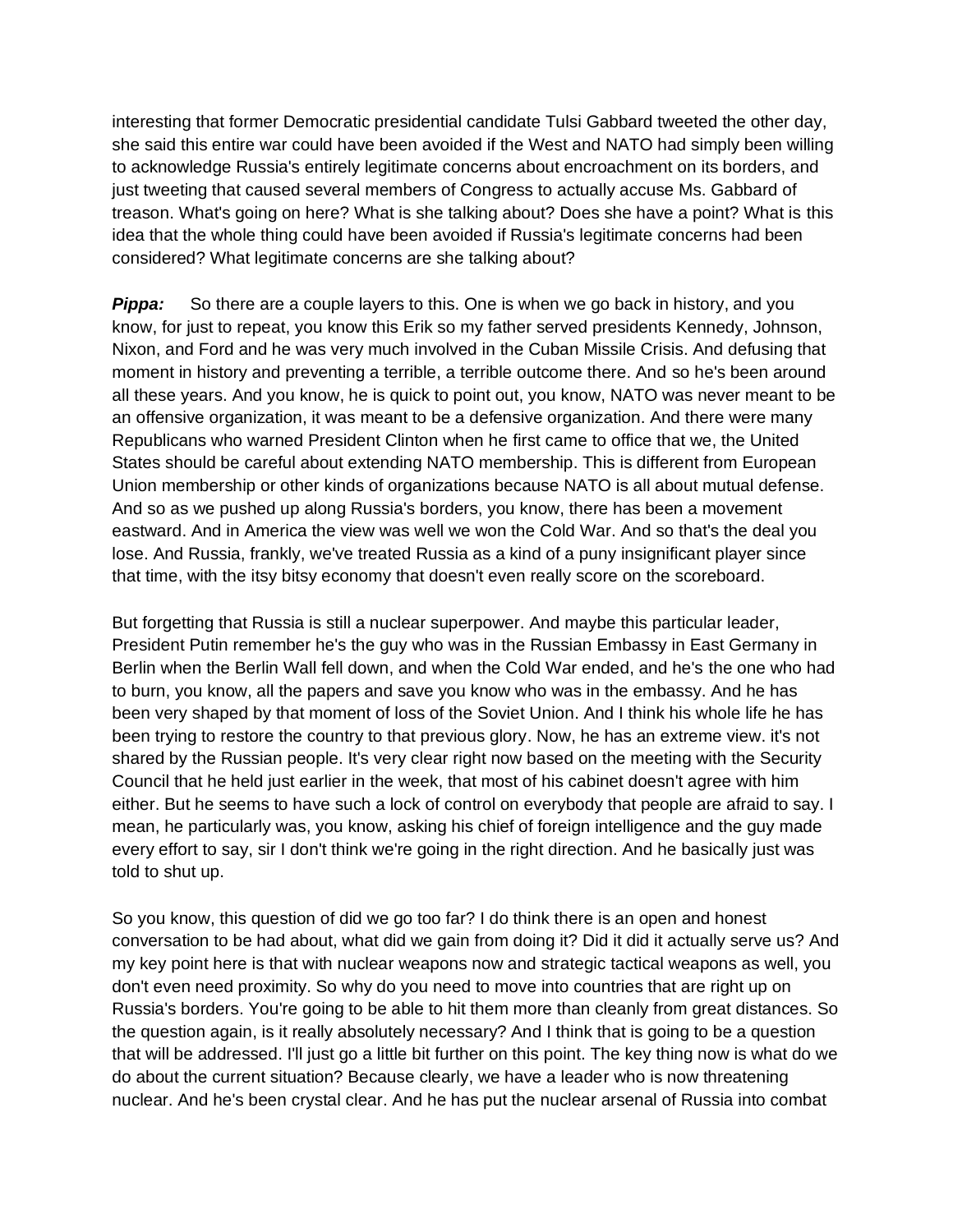mode. So it can be used at any moment. And this is why I think 36 nations at last count have closed their airspace, it is not because they're just trying to, you know, keep the sky clear, there's because if there's a risk that someone is going to let off a nuclear weapon, they have to be able to see it and detect it and do what they can about it, which these days is not much. And they have to begin to think about offensive ability to stop that from happening. So I think the end game here, which again, it sounds just so strange, but in the sense, we're dealing with something I've called it what we've called this in history, it's a kind of dead man's switch. Now, what is the dead man's switch? That was always the issue during the Cold War. That if you tried to take out the leader of the Soviet Union, that they would sort of rig things so that stuff would blow up if they weren't there. Right? It's like in a Hollywood film. It's not just that they might hit the button, it's if they don't or they take their finger off of a button, bad things happen.

And the question is, has Putin put the world into a dead man's switch situation? And maybe this helps explain why the sanctions well tougher than we've seen in the past are still not that decisive. It may be because the leaders of the Western World recognize they're kind of dealing with a suicide bomber who's rigged to blow up and take a lot of hostages with him. And so maybe what you do is what the FBI does, which is you speak very very nicely and very softly and you offer them what they need, and you try to find an honorable way out even though it's totally distasteful. But what's worse would be an actual use of nuclear weapons. And right now, is that a possibility? Well, every single person who has said that what Putin is doing is a bluff? I personally have said, it's not a bluff. And I don't think this is a bluff either. And I don't think our nuclear experts believe it's a bluff. And therefore, gently gently, nicely nicely, yes, maybe we should have a conversation about the rules of the game as you request. Maybe we should have Helsinki 2.0, which was the agreement that brought the cold war to an end. And by the way, what a beautiful moment to have that now, because the world has 100% aligned behind the United States and NATO. So if he wants to have those talks, why not have them? Because he'll get the talks, and we'll get the outcome.

So I don't think that it's, you know, a terrible concession to say, let us re-discuss the post war settlement. And oh by the way yeah we did win, we still get to win, you lose, and at least the question is resolved for several generations to come. This whole issue goes away. But thinking that he's just gonna back down and walk away. I just don't see how that happens. So we need to go very carefully here.

*Erik:* You said earlier that you welcome the fringe views and views from people who don't fall into the mainstream consensus. One of your contemporaries on Substack is Glenn Greenwald. The independent journalist who broke the Edward Snowden story several years ago. He published a video back on the 24th of February. About an hour and a half long. And in that video what he's saying is look Putin is clearly completely out of line. But the reason that he's doing this is because of NATO encroachment on Russia's borders. And he describes how Barack Obama was outspoken in saying, look Ukraine is very high value to Russia and very low value to us. It is not worth going and fighting with Russia over Ukraine. It doesn't benefit us to do that. And if I've understood Mr. Greenwald correctly, what he's saying is, as much as we might feel that Russia is totally out of line here. If NATO would just back off on this border issue,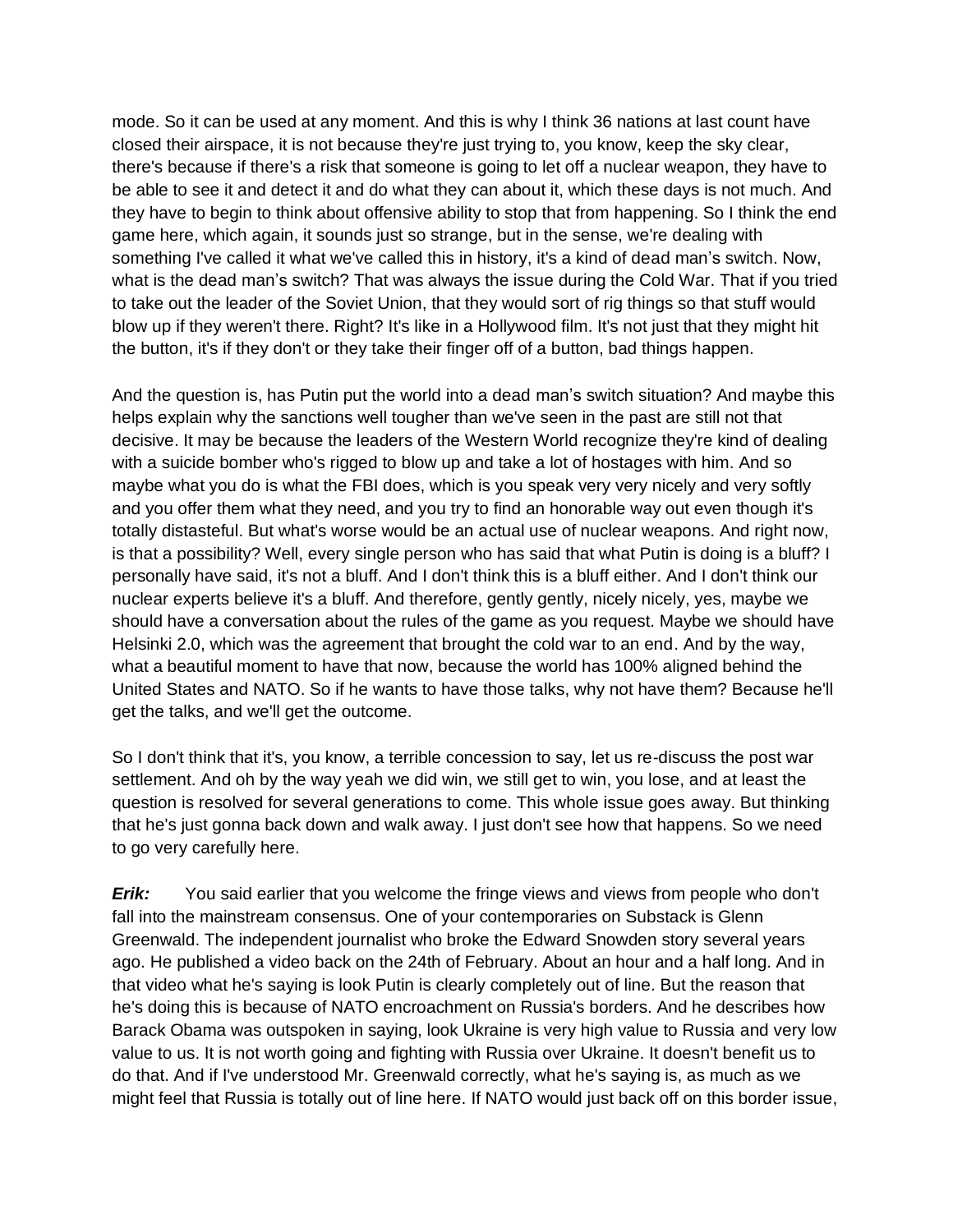it would probably put this issue to bed and we wouldn't be talking about nuclear escalation. Does he have a point there or is that my even some way?

**Pippa:** I look at it differently. Because I think that President Putin's objectives are so much broader than Ukraine. I think what he's trying to do is establish a foothold with each of the so called exclaves. Those are places like Donetsk and Luhansk which he's already got in Ukraine, but of Kuziai, South Ossetia, Transnistria. You know, places we don't even really know like where is that you know, on a map. But if you really look at it, what you see is there's a line that goes from the Mediterranean straight up to the Baltic Sea and he is pushing into each of those locations. So another one is, and I think the most critical one, actually after Ukraine is what they call the Sulwaki gap. Now, the Sulwaki gap has been considered NATO's most vulnerable point for decades. And most people have never heard of it. But it's this tiny 64 kilometer stretch that runs between Kaliningrad which is the biggest of the Russian exclaves. Kaliningrad is basically a little portion of Russia that sits on the Baltic Sea next to the Baltic states. And that 64 Kilometer gap connects it to Belarus.

Well, what's happened in Belarus in the last week, which some people haven't noticed, is the leader says, we're gonna have all these Russian troops come to Belarus for temporary military exercises, including, you know, lots of weapon systems. And then once the Russians arrived, he said, we're going to permanently allow them to stay. And by the way, we're changing our constitution so that we can deploy nuclear weapons here in Belarus. So now all of a sudden, Russia has effectively soft annexed Belarus, and already had control over Kaliningrad. And so it's across the entirety of Europe from the Baltic Sea down to the Mediterranean, where we also see a lot of Russian vessels, a lot of Russian presence. So I think that that's what he's doing. It's a much bigger picture than just Ukraine.

The second thing is also I think he totally misjudged, and he really expected that this was going to be a short and sharp action in Ukraine. That it would be regime change, it would be fast, it would be easy. It never occurred to the Russian side that the Ukrainians would fight back so powerfully that the world would align with the Ukrainians, and frankly, that the Russian side was ill equipped not just to take it, but even if they had succeeded to control it in the aftermath. It's a kind of short sightedness. That's really very surprising. So I think, you know, this is no longer about the, you know, NATO is moving up against our borders. That's, that's an excuse. That's a reason. But what he's really after is getting Russia physical footholds in strategic locations using the excuse that Russian nationals are present in these places and they need Russian protection. And that excuse has turned out to be a spurious but very effective in allowing Russia to move into places that the world has never even heard of and can't identify on a map, which means they're not so likely to defend them.

*Erik:* Okay, Pippa so this is not just about the argument that's been posited that Russia is simply trying to defend against encroachment of its borders by NATO trying to move into Ukraine. You mentioned something before you said it's about a dead man's switch. Tell us more. What do you mean by that?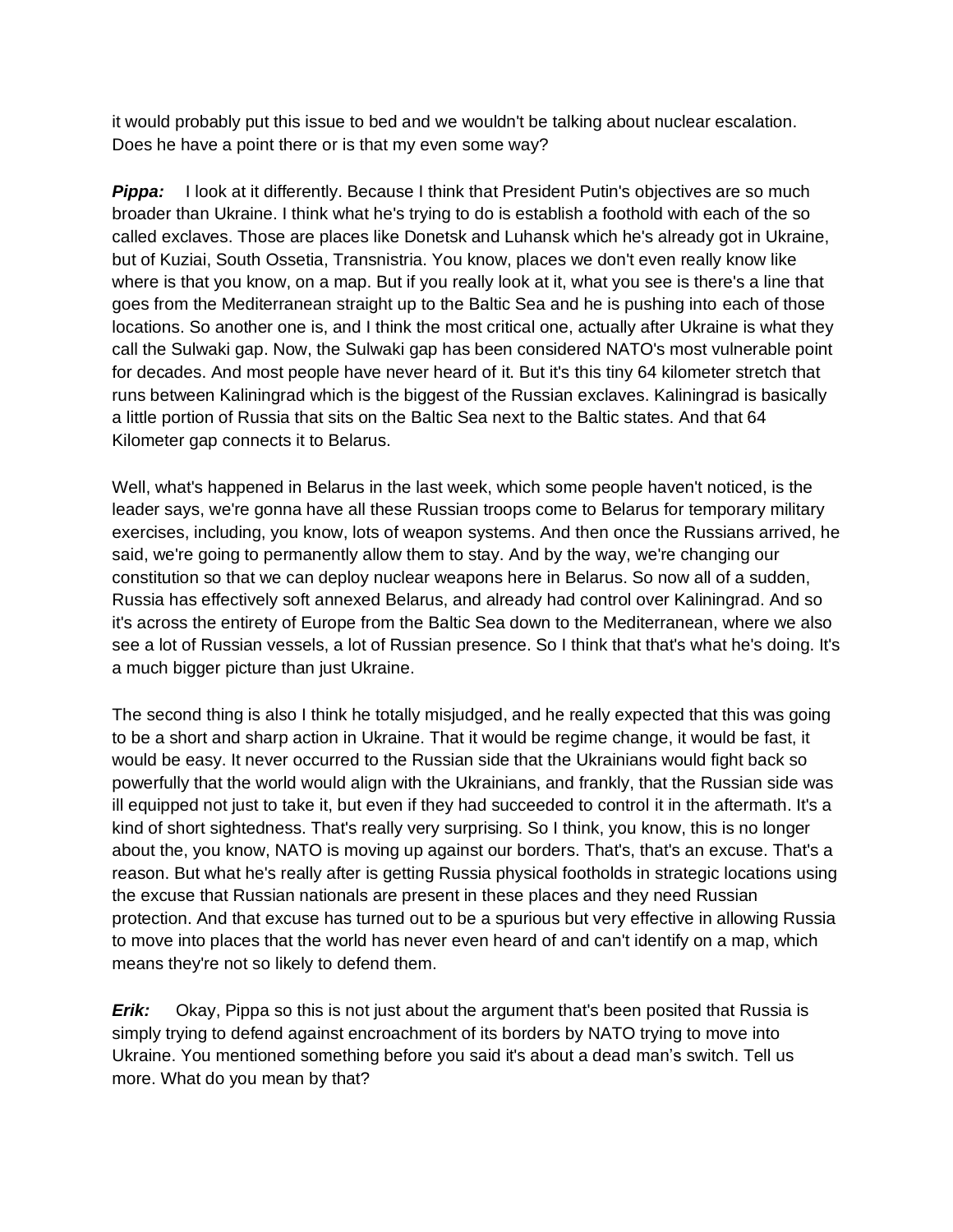**Pippa:** Yeah so it's kind of like you're dealing with someone who's like a suicide bombers in a suicide vest. But he's got a whole roomful of hostages which is everyone in Western Europe. And this was always the worry in the Cold War. What happens if you tried to decapitate the Russian leadership, then what terrible things might ensue? And so it's very distasteful and it sounds, you know, really awful to people that a bully can behave like this, and then you just let them go, or worse, you agree to sit down at a negotiating table with them. However, if you're trying to save the hostages then frankly, this you know is what you have to do right? Your choices are really limited. And I think that's what we're looking at now for the future of Western Europe. And again, there's like almost no risk in doing it because the whole world is aligned with the United States and NATO now. I mean, it's literally like neo-cons dream of this kind of alignment of all the powers that be behind their way of looking at the world. But if you want to defuse what is a very very tricky situation, you may have to just, you know, talk very nicely and offer some options. And by the way, even when we had the Helsinki Accords and you know, there was Ronald Reagan. I worked for Ronald Reagan at the time. There was Ronald Reagan and he was all buddy buddy with Mikhail Gorbachev and Eduard Shevardnadze and they were literally like best mates you know, by the end of the Helsinki Process.

But what we found out later was that the Russians had a massive bioweapons program. They were building, you know, just tons and tons of particularly horrible bio weapons, and both Gorbachev and Shevardnadze knew about it. So I'm not saying that just because you hold Helsinki 2.0 that suddenly, they'll, you know, fly right and play nicely. They'll probably keep lying, but that's still a better situation than being at risk of a nuclear weapon. Now, the other hope by the way, is that because his own team are not, you know, very happy about the situation that what will happen is his own people won't do the dirty work. And again, that's what's happened in history. You know, most people don't remember, but there was a guy called Stanislav Petrov back in 1983. And he was in charge of the kind of early detection of inbound ICBMs, you know, intercontinental ballistic missiles from the US. And the computer was showing that at least five ICBMs got launched by the United States. And his protocol was to absolutely hit the button and unleash nuclear Armageddon on the United States. But he decided that he just didn't think the US would ever do that. And so he didn't hit the button. And it turned out in retrospect, there was sunshine bouncing off of the clouds that created what the computer interpreted to mean an attack. And he literally saved the world from nuclear Armageddon.

And there was another one, a fellow called Arkhipov, who was the Chief of Staff and the second in command of the Russian fleet. He was on a Russian submarine during the Cuban Missile Crisis. And again, there was a moment and he refused to push the button on the nuclear torpedoes from his submarine and unleash them on American vessels in Cuba and he saved the world. Are we probably depending today on this version of this generation. I suspect there's going to be some heroes who just refuse to push the button. And, you know, this is where belief and faith in the common man and the common woman, that good common sense, you know, overrules craziness. And by the way, when we're done with all this, this is why I'm actually arguing. I know that everybody's smashing up vodka bottles in bars and I understand the instinct. But you know what, we have a leader who's behaving in a certain way, and who's ordering his army to do certain things. But we need to reach the point where we stop smashing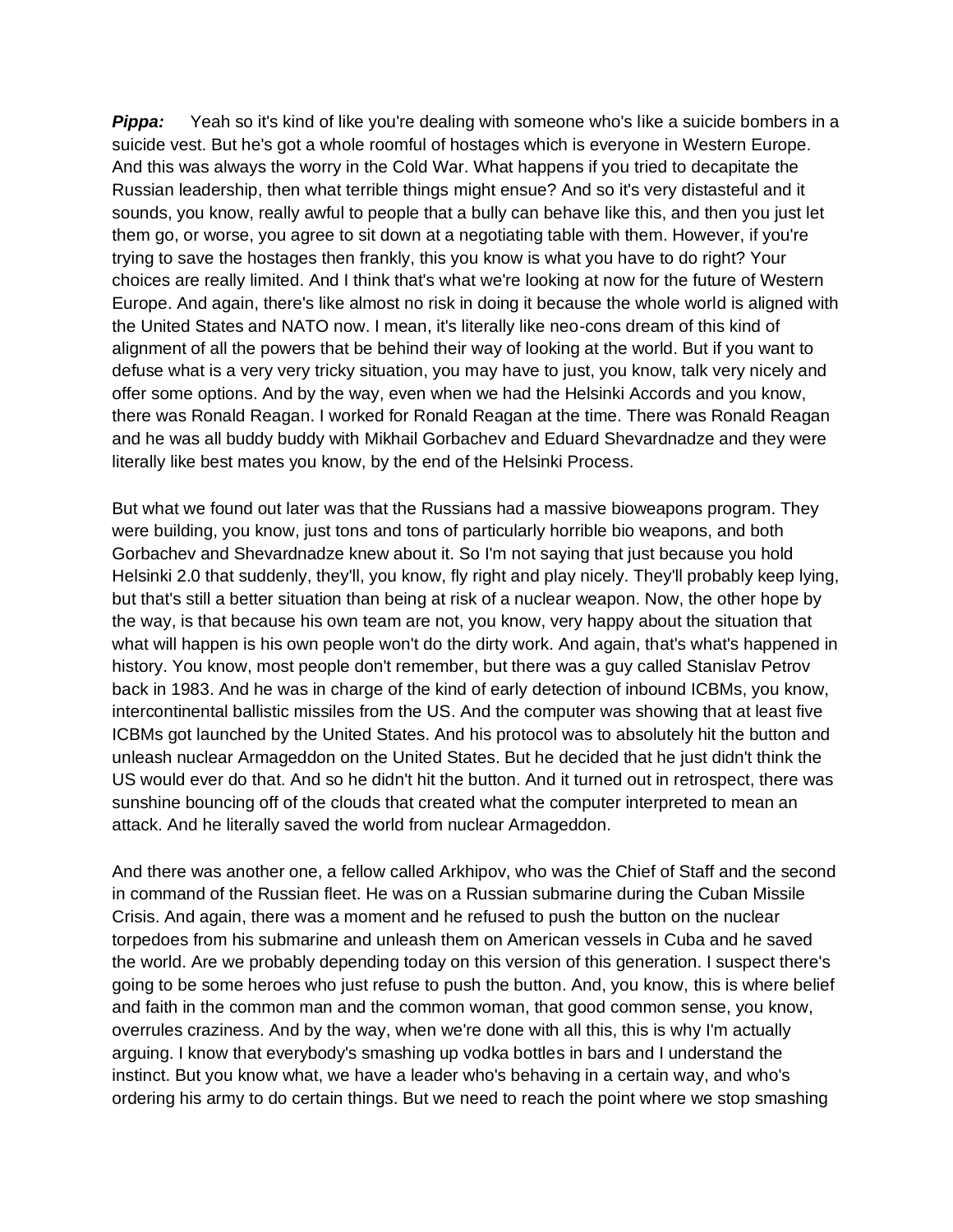the vodka bottles and instead we invite them to drink. Because that is the way that we get out of these horrible situations where the fate of the planet is at risk.

*Erik:* Let's talk more about de-escalation and what needs to happen instead of smashing vodka bottles because just Monday morning of this week which by the way is the day that we're speaking a few days before this will air for our listeners. There was a Russian television host, not speaking in any official capacity. But it's been speculated that it was perhaps intentionally leaked had a commentary describing how easily if Russia were threatened if Russia's existence were threatened. I think this is perhaps what you meant by the dead man's switch, they very easily have the ability to direct their nuclear submarines to say, look, if Russia has gone eliminate all life on the rest of the planet, because there's no reason to let anybody else live if they have attacked Russia. And he goes out of his way to explain in detail the number of warheads that could be launched from Russian submarine, the number that could be launched from Russia and missiles, and so forth. It kind of seems like he did his homework and had all of his data in front of him or maybe somebody handed that data to him. Is that what you mean by a dead man's switch that there's a threat basically saying don't mess with us or we're going to blow the world up using nuclear weapons?

**Pippa:** Yeah! that's the fear. That is one example of what a dead man's switch could be. And it can happen in lots of different ways. You know, another one of them is you could imagine that President Putin is thinking well, you know, if you won't move back, I will escalate. And he is clearly escalating, right? We're seeing cyber attacks on critical infrastructure, NVIDIA for example, the chipmaker just got hit. So again, you know, remember, the British only recently released a report about the use of thermonuclear weapons in space which are all designed to destroy all of your communication systems. And is this a real issue? Yeah, it is. So the question is how to manage it as best as we can. Again, you know, once faith in humanity is that not everyone thinks that, you know, if events occurred, it's worth blowing the world up. But some people might think this way. I would point out as well, that, you know, we are this year on the 350th anniversary of the birth of Peter the Great which is President Putin's sort of icon that he admires.

And he always talks about restoring the borders of Russia, but he doesn't mean the Soviet borders. He means the Imperial borders. And if you look at it, the US is doing exactly that right now. So again, I think it's so hard for people to process nuclear conflict. I mean, you know, I grew up in Washington D.C. when we still had nuclear drills, as well as fire drills, right? And once a month, you had to practice when the nuclear drill went off, that you would dive underneath your desk. And, you know, I don't know why anybody thought being underneath your desk was going to help you in a direct nuclear strike on Washington D.C. But, you know, this is the thing we were in an era when it was understood that that was a real possibility. Today, you know, young people have no memory of this. And yet our weapon systems are vastly more accurate, vastly faster. The Russians and the Chinese now have hypersonic weapons which we have basically no response to. So is there a need to create kind of circuit breakers to find ways to talk rather than to test those systems? Test how far can we push this person? I'd say again talking is a whole lot better than finding out.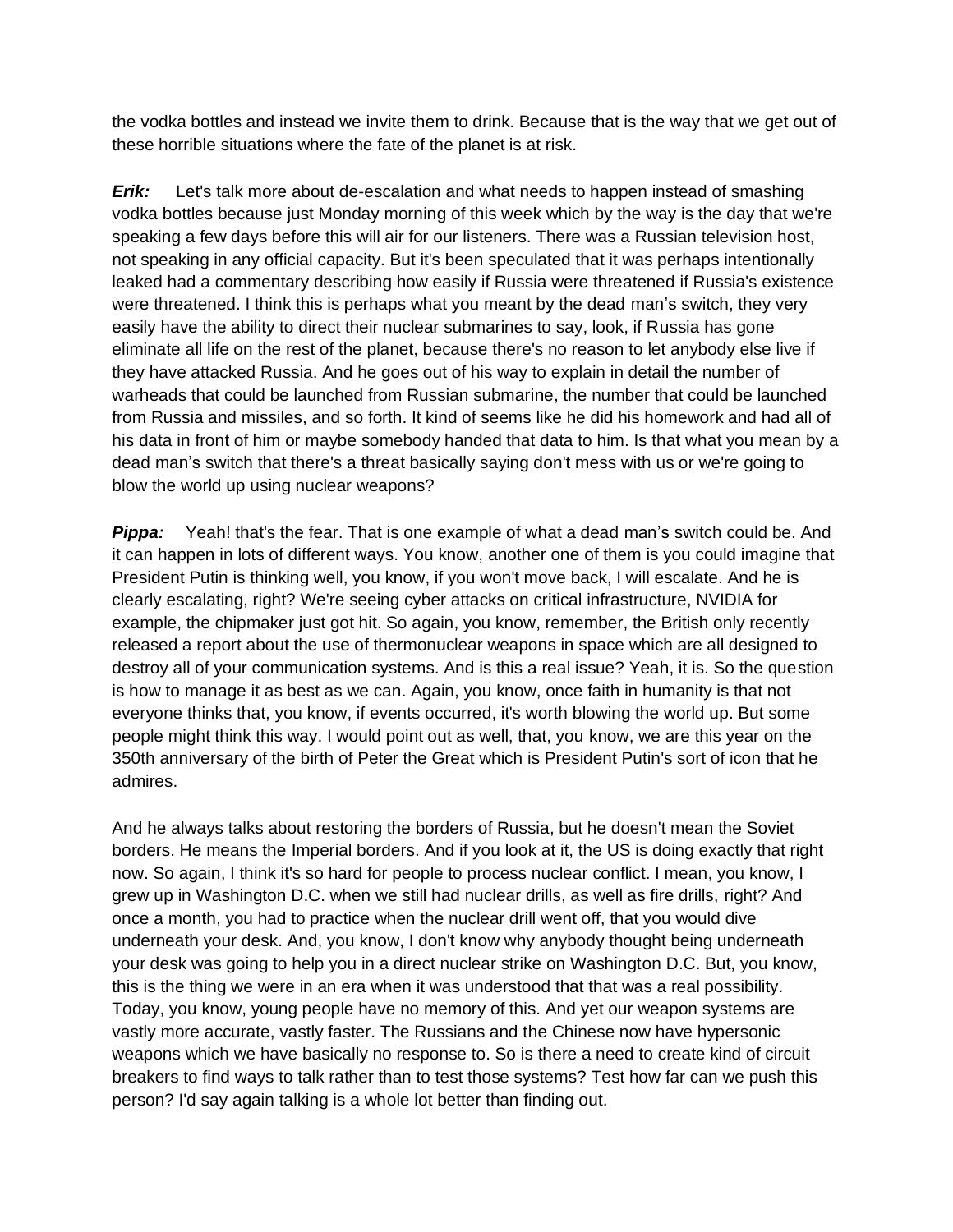**Erik:** Let's expand this conversation because you said it's not just about encroachment of NATO on Russia's borders that perhaps is part of it. But you know, that wouldn't solve it If NATO backed off of Ukraine, it wouldn't make this problem go away. You said that this is part of a bigger picture and that Russia's presence in Asia. In the South China Sea is a part of this story. How does that fit in? What are we talking about here?

**Pippa:** Oh, well, we're seeing the Russians be a lot more aggressive around the Kuril Islands, which are islands that they contest with Japan. And we've seen incidents between the Russian Navy and the American Navy in the Pacific as well. But also, we've seen this alliance between China and Russia where they described each other as you know having an unlimited partnership basically. That was about the time of the Olympics. However, now all of a sudden, the Chinese are quickly backing away and trying to take distance and saying to the Russians uh you may be going too far. And that's very interesting because maybe Putin was quite emboldened by his belief that he had a new best friend and that their interests were totally aligned. And maybe the Chinese are being clever because they got Russia to throw some punches, which allowed them to see what are the reaction times and methodologies in the West right? Quite often, this is very valuable information from a military strategic point of view. If you do this, then what happens? Well they now know because they've seen the West and how they've reacted to Russia's various actions. And the Chinese maybe are saying hmm maybe we'll leave Russia to hang on their own right? We back away. And again, if we end up in a situation where ultimately you end up with some kind of Helsinki Accord outcome. It would also isolate China and make it in my opinion even easier to negotiate with them and bring them to a point where they stop trying to behave in an adversarial way as well. And, you know, this is what we want to get to is a world where the superpowers can coexist without the regular person having to live under the threat of nuclear Armageddon being, you know, an imminent or possible outcome. And so I think, yeah, the Russians were definitely emboldened by their beliefs that the Chinese were with them, and in fact, maybe they're not with them so much.

*Erik:* Okay, Pippa I'm sure I'm not alone here. I don't fully understand this situation. But I know the outcome I want. I want the outcome where we have a de-escalation where everybody stops talking about nuclear weapons. And Russia somehow either backs down or get something that they want and stops escalating so that there is no further escalation of tensions. What are the ingredients that go into that recipe? How do we make that happen?

**Pippa:** Yeah, so I wrote a piece again on Substack, a couple of days ago on circuit breakers to stop the conflict from escalating and I went back to Herman Khan's landmark piece on this question of escalation. He was one of the only people brave enough to write about the possibility that nuclear war could genuinely come to pass. And so he was trying to figure out how do we avoid it. So he went into great length in 1965 about how escalation happens and how it's uneven that a little escalation can suddenly lead to a lot of escalation. And it doesn't happen smoothly. It happens in big jumps, a bit like how financial markets are right? Everyone thinks it's gonna be smooth but the prices jump around a lot. It's the same with this. And so I think that we are going to end up in a situation where Russia withdraws. The Ukrainians will be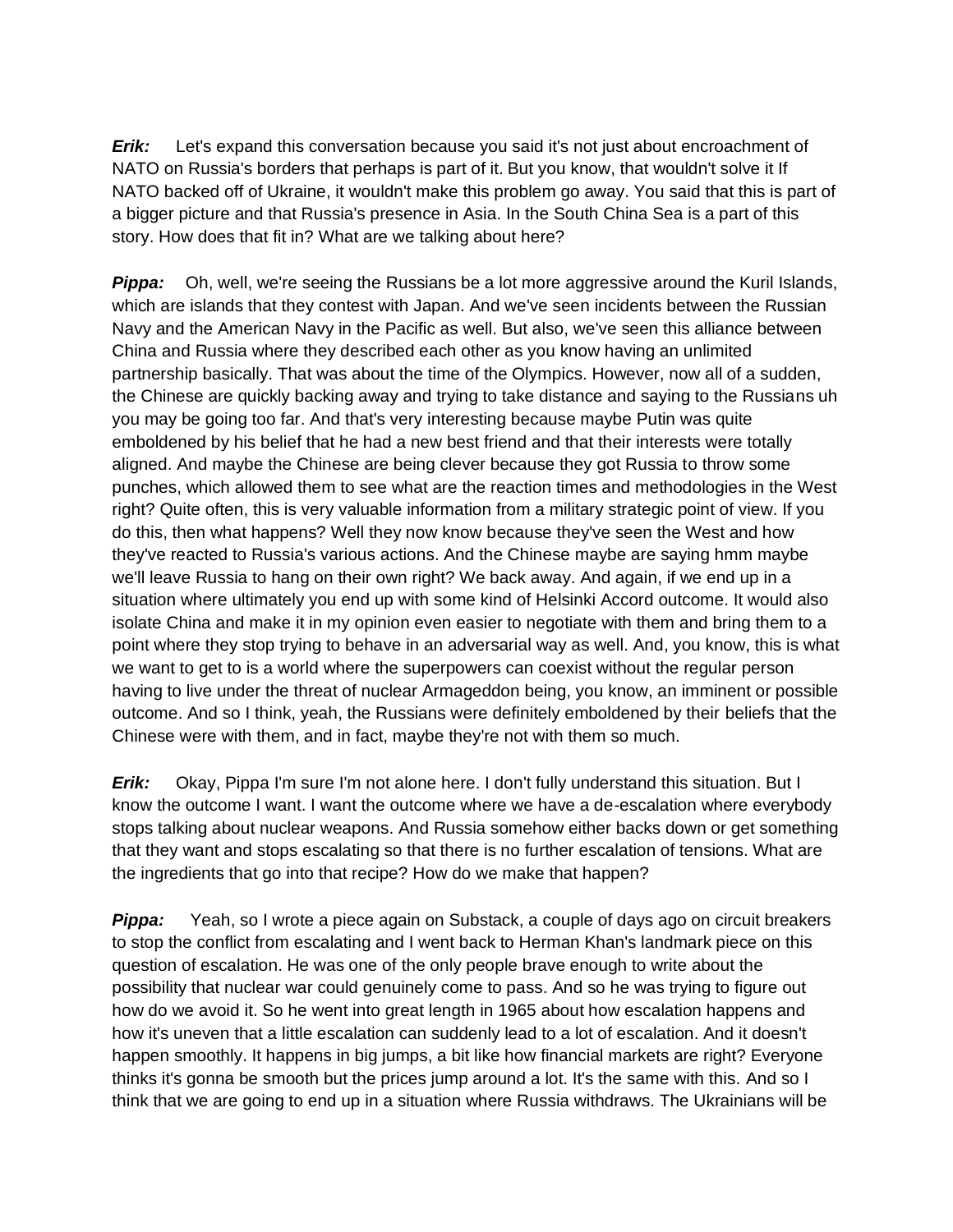heroes. I think they could end up managing to stay in Belarus and Kaliningrad and the Sulwaki gap will be, let's say, the control over it will be lost by the West. This is going to put the Baltic states in a very precarious, tenuous position and that is a real issue for NATO. It's also a big issue for the Scandinavian countries who have definitely been responding to all this as if they are facing an existential threat. The Danes, you know, they end up putting tanks on the island of Gotland, which is strategic in the middle of the Baltic Sea. The Swedes and I believe the Finns now have even said they all want to join NATO, where before they were like we can't because we're right next door, we have to be neutral. Yeah now there like after this, I'm definitely joining NATO.

So I think we could end up with NATO expansion gets sort of permanently embedded, so there won't even be a question anymore. But there are some other aspects of this that could also be pursued, and it might be wise to pursue them. Now, one of the things that Putin has been asking for is basically a new Strategic Arms Limitation Talks, like the SALT talks that happened in the 70s, where you basically come together, and you say, here's what I've got. And it's not that you have to commit to not use it. It's just that as long as everybody doesn't know what weapons the other side has, there's fear. And particularly because these new weapon systems are so fast. I mean we've had as much innovation and weapon systems as in all the other technology that we use every day. Why is this surprising to us? So do we need one that limits nuclear weapons or at least allows mutual inspection of you know, what everybody has? Maybe that's not a bad idea. These days in a world where you can spend 100 bucks to buy a machine that will let you do genetic modification. Do we need to have talks about bio weapons? Maybe actually that's not a bad idea. Do we need to have talks about, you know, lots of other kinds of weapons that are particularly destructive? Maybe this is not a bad idea.

And again, let's not forget, when the Soviet Union came to an end. One of the side effects was all the money that we were spending on the nuclear arsenal, and on all the weapons systems, we suddenly didn't need to spend that money anymore. And instead it got diverted into productive use in the economy. And that led to a boom that lasted, you know a generation. And today, would we be better off with all of this defense spending going into the productive economy? I think we would. And maybe this, you know, ironically, although it's not a very pleasant way to arrive at this conclusion, and no one would wish this on the world. But actually, maybe it is worth thinking that these things might be wise. That is not to say that Putin wins. It is definitely not. But it is to say that if we want the world to win, maybe we have to think a little bit about some of the points that he's raised.

**Erik:** Pippa something we discussed off the air is you actually see a pass ability that this World War III trend that we're talking about could actually turn into an economic boom. What are you talking about?

**Pippa:** Yeah so look like I said, I call it World War III because it's worldwide. It is our third conflict between the superpowers. But it, you know, at least so far, I think it's not spreading into something that involves loss of life on the same scale as World War I and World War II, which is saying very carefully, the loss of life in Ukraine is unacceptable, no question about it. But if we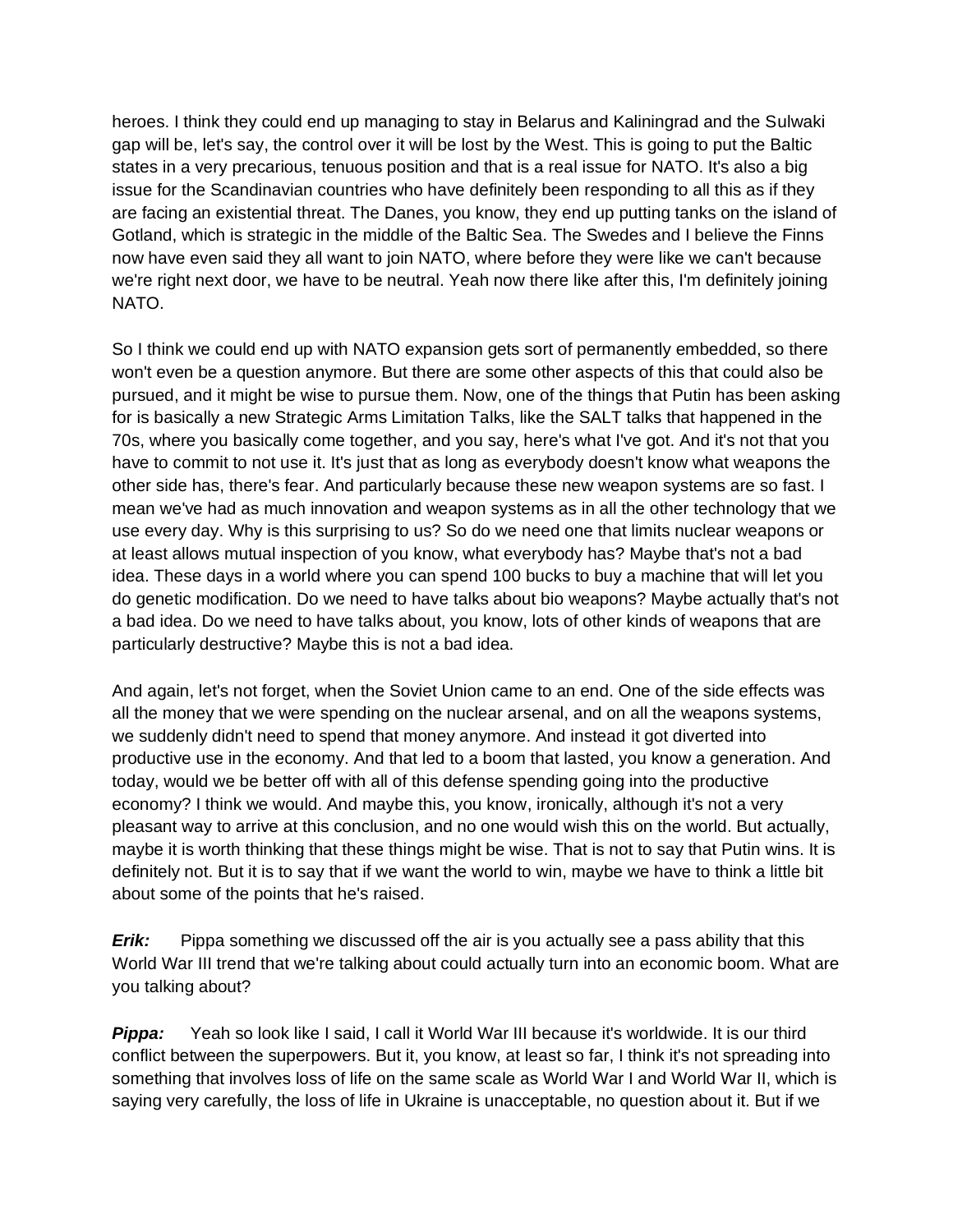can bring that to an end and I do think it's possible to do that. It could be that World War III happened in the blink of an eye, and did not result in the kind of worldwide devastation and loss of life that we've had in the past. And in fact, the conclusions that everyone reaches from this episode of conflict is that this is not where we want to be. And we're going to see governments investing everywhere in core critical infrastructure. They don't want to be depending for example on Russian gas and oil anymore. And we're probably going to see a lot of investment go into alternatives because of the oil price being so high, because of this newfound focus on you know supply chains and not wanting to have the vulnerability of relying on a distant and far away supply chain with an unreliable supplier. And so this is kind of the new globalization actually, that you will see investment and critical infrastructure everywhere in the world. And is that a good thing? Yeah, it actually is! We could strangely end up in a situation where the stock markets go way up, that because we will have forged a piece that will last for generations to come. You know, no one after this will be brave enough to challenge NATO and the West. And the benefits of moving your creative thought process away from conflict confrontation and weapon systems and towards solving the problems for the future is immense.

So I actually think we're going to see money going into massive technological innovation, public private partnerships, because government is so constrained by its debt burden, they can't just write checks. But they do want companies to form they do want business to come to life. And frankly everybody in Central and Eastern Europe is now is going to say. Wow I need to create my own business. Because these people in politics are nuts. You can't depend on any of them! The state isn't going to be there for me, you know, the Russians arrive and nobody comes to help. So that is going to spur an immense amount of entrepreneurial creativity, which I think can only be a very, very good thing. And again, we're lucky we live in a moment in history when technology is permitting such extraordinary outcomes. And we really are more and more able to solve the greatest problems of our generation with less resources, smaller businesses, right. It's not government and big corporates that are solving these problems. It's little startups. And are we going to have an explosion of little startups and government commitment to critical infrastructure at the same time? Yeah, we are. So I could see again, as long as things don't go completely haywire. And haven't let's hope that it doesn't. I think that the other outcome is actually ironically really good. And that's why World War III isn't like World War I and World War II. It's a it's a completely different thing. Maybe because we've learned, maybe because we have better technology. But I don't think that it means we're risking anything like what we saw in the previous two world wars.

*Erik:* Pippa, I cannot thank you enough for a terrific interview. It's so great to bring context to these just perilous issues that the world is suddenly facing. Before I let you go though, tell us a little bit more about pipas pen and podcast, your new Substack platform?

**Pippa:** Well, you know, when I wrote my book Signals which was in 2015, which was all about helping people understand what was happening in the world economy without needing to be a professionally trained economist or a technical expert. It was about helping people see signals about what the future holds without needing to read through, you know, econometrics. And I think that, that approach has worked very well for me and a whole lot of people out there.